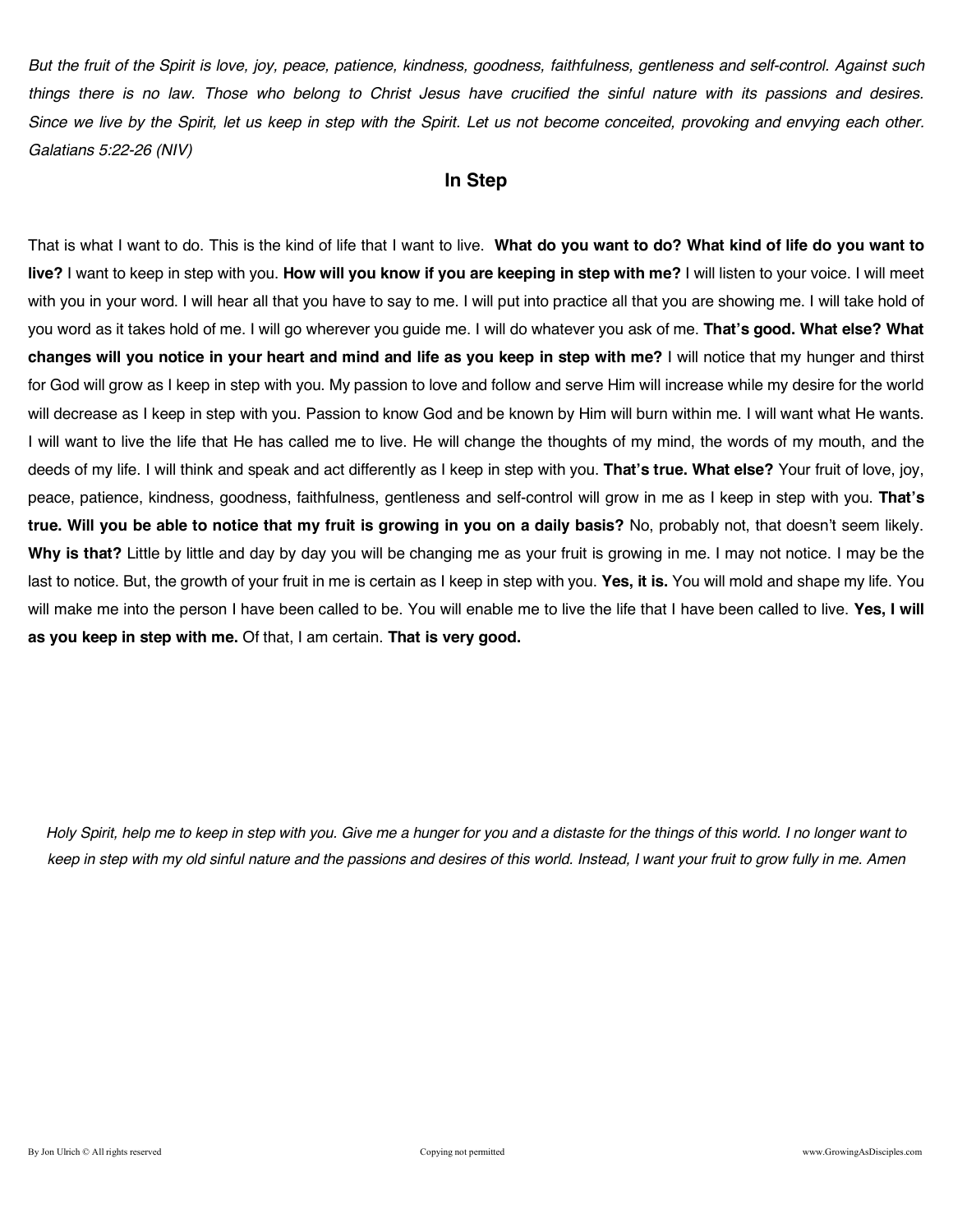But the fruit of the Spirit is love, joy, peace, patience, kindness, goodness, faithfulness, gentleness and selfcontrol. Against such things there is no law. Those who belong to Christ Jesus have crucified the sinful nature with its passions and desires. Since we live by the Spirit, let us keep in step with the Spirit.

NIV Galatians 5:22-25

### **Holy Spirit** *Holy Spirit Produces This Kind Of Fruit*

But the Holy Spirit produces this kind of fruit in our lives: love, joy, peace, patience, kindness, goodness, faithfulness, gentleness, and self-control. There is no law against these things! Those who belong to Christ Jesus have nailed the passions and desires of their sinful nature to his cross and crucified them there. Since we are living by the Spirit, let us follow the Spirit's leading in every part of our lives.

| NLT | Galatians 5:22-25 |
|-----|-------------------|
|     |                   |

**Holy Spirit** *Fruit Of The Spirit*

By contrast, the fruit of the Spirit is love, joy, peace, patience, kindness, generosity, faithfulness, gentleness, and self-control. There is no law against such things. And those who belong to Christ Jesus have crucified the flesh with its passions and desires. If we live by the Spirit, let us also be guided by the Spirit.

NRSV Galatians 5:22-25

**Holy Spirit** *Fruit Of The Spirit*

But the fruit of the [Holy] Spirit [the work which His presence within accomplishes] is love, joy (gladness), peace, patience (an even temper, forbearance), kindness, goodness (benevolence), faithfulness, Gentleness (meekness, humility), self-control (self-restraint, continence). Against such things there is no law [that can bring a charge]. And those who belong to Christ Jesus (the Messiah) have crucified the flesh (the godless human nature) with its passions and appetites and desires. If we live by the [Holy] Spirit, let us also walk by the Spirit. [If by the Holy Spirit we have our life in God, let us go forward walking in line, our conduct controlled by the Spirit.]

AMPGalatians 5:22-25

**Holy Spirit** *Fruit Of The Spirit*

But the fruit of the Spirit is love, joy, peace, patience, kindness, goodness, faithfulness, gentleness, selfcontrol; against such things there is no law. Now those who belong to Christ Jesus have crucified the flesh with its passions and desires. If we live by the Spirit, let us also walk by the Spirit.

NASBGalatians 5:22-25

**Holy Spirit** *Fruit Of The Spirit*

But the fruit of the Spirit is love, joy, peace, patience, kindness, goodness, faithfulness, gentleness, selfcontrol; against such things there is no law. And those who belong to Christ Jesus have crucified the flesh with its passions and desires. If we live by the Spirit, let us also walk by the Spirit.

ESV Galatians 5:22-25

**Holy Spirit** *Fruit Of The Spirit*

But the fruit of the Spirit is love, joy, peace, longsuffering, kindness, goodness, faithfulness, gentleness, self-control. Against such there is no law. And those who are Christ's have crucified the flesh with its passions and desires. If we live in the Spirit, let us also walk in the Spirit.

NKJV Galatians 5:22-25

### **Holy Spirit** *He Brings Gifts Into Our Lives*

But what happens when we live God's way? He brings gifts into our lives, much the same way that fruit appears in an orchard—things like affection for others, exuberance about life, serenity. We develop a willingness to stick with things, a sense of compassion in the heart, and a conviction that a basic holiness permeates things and people. We find ourselves involved in loyal commitments, not needing to force our way in life, able to marshal and direct our energies wisely. Legalism is helpless in bringing this about; it only gets in the way. Among those who belong to Christ, everything connected with getting our own way and mindlessly responding to what everyone else calls necessities is killed off for good—crucified. Since this is the kind of life we have chosen, the life of the Spirit, let us make sure that we do not just hold it as an idea in our heads or a sentiment in our hearts, but work out its implications in every detail of our lives.

**Holy Spirit** *This Kind Of Fruit*

But when the Holy Spirit controls our lives he will produce this kind of fruit in us: love, joy, peace, patience, kindness, goodness, faithfulness, gentleness and self-control; and here there is no conflict with Jewish laws. Those who belong to Christ have nailed their natural evil desires to his cross and crucified them there. If we are living now by the Holy Spirit's power, let us follow the Holy Spirit's leading in every part of our lives.

TLB Galatians 5:22-25

### **Holy Spirit** *The Spirit Produces The Fruit*

But the Spirit produces the fruit of love, joy, peace, patience, kindness, goodness, faithfulness, gentleness, self-control. There is no law that says these things are wrong. Those who belong to Christ Jesus have crucified their own sinful selves. They have given up their old selfish feelings and the evil things they wanted to do. We get our new life from the Spirit, so we should follow the Spirit.

NCV Galatians 5:22-25

MSGGalatians 5:22-25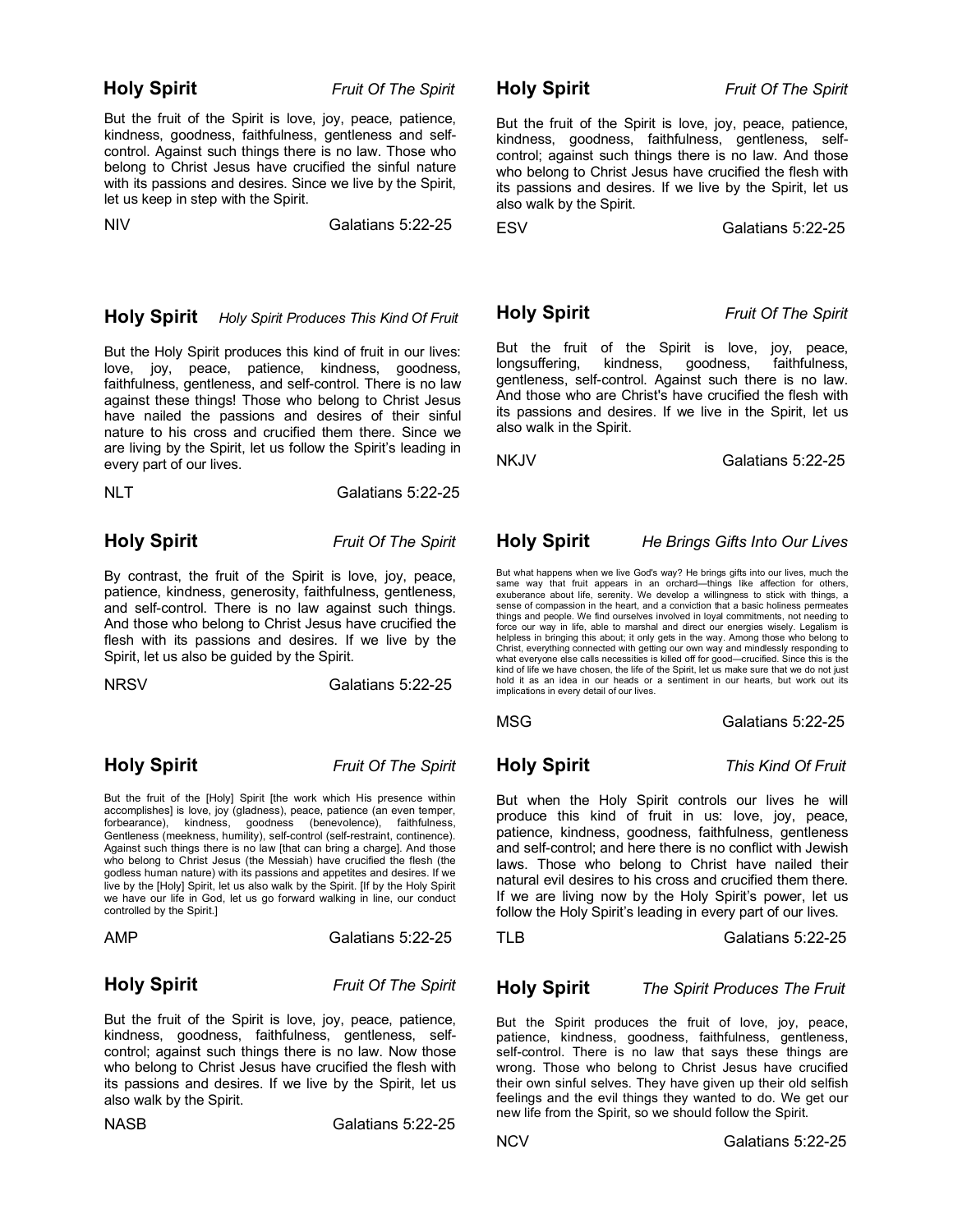# **The Fruit of The Spirit**  $Year$  Week\_\_\_\_ Day \_\_\_\_ Date\_\_\_\_\_\_

**Holy Spirit** – Galatians 5:22-25 **In Context:** *Read Galatians 5*

# **Begin With Prayer:** *Here I am Lord. I Am Listening.*

# **Meditating On God's Word:** *(What is God speaking to your heart?)*

But the fruit of the Spirit is love, joy, peace, patience, kindness, goodness, faithfulness, gentleness and self-control. Against such things there is no law. Those who belong to Christ Jesus have crucified the sinful nature with its passions and desires. Since we live by the Spirit, let us keep in step with the Spirit. Galatians 5:22-25 (NIV)

**Considering The Words***: (What words speak to your heart?)*

But | the fruit | of the Spirit | is love, | joy, | peace, | patience, | kindness, | goodness, | faithfulness, | gentleness | and | self-control. | Against such things | there is no law. | Those who | belong to | Christ Jesus | have crucified | the sinful nature | with its | passions and | desires. | Since | we live | by the Spirit, | let us | keep in step | with | the Spirit. Galatians 5:22-25 (NIV)

\_\_\_\_\_\_\_\_\_\_\_\_\_\_\_\_\_\_\_\_\_\_\_\_\_\_\_\_\_\_\_\_\_\_\_\_\_\_\_\_\_\_\_\_\_\_\_\_\_\_\_\_\_\_\_\_\_\_\_\_\_\_\_\_\_\_\_\_\_\_\_ \_\_\_\_\_\_\_\_\_\_\_\_\_\_\_\_\_\_\_\_\_\_\_\_\_\_\_\_\_\_\_\_\_\_\_\_\_\_\_\_\_\_\_\_\_\_\_\_\_\_\_\_\_\_\_\_\_\_\_\_\_\_\_\_\_\_\_\_\_\_\_

### **Praying The Scripture:** *(What prayer from your heart will you write?)*

Holy Spirit, help me to keep in step with you. Give me a hunger for you and a distaste for the things of this world. I no longer want to keep in step with my old sinful nature and the passions and desires of this world. Instead, I want your fruit to grow fully in me. Amen \_\_\_\_\_\_\_\_\_\_\_\_\_\_\_\_\_\_\_\_\_\_\_\_\_\_\_\_\_\_\_\_\_\_\_\_\_\_\_\_\_\_\_\_\_\_\_\_\_\_\_\_\_\_\_\_\_\_\_\_\_\_\_\_\_\_\_\_\_\_\_

### **What It Means:** *(What questions speak to your heart?) (Suggested questions for small group discussion are in bold)* **What will hinder or help you to keep in step with the Holy Spirit?**

\_\_\_\_\_\_\_\_\_\_\_\_\_\_\_\_\_\_\_\_\_\_\_\_\_\_\_\_\_\_\_\_\_\_\_\_\_\_\_\_\_\_\_\_\_\_\_\_\_\_\_\_\_\_\_\_\_\_\_\_\_\_\_\_\_\_\_\_\_\_\_ \_\_\_\_\_\_\_\_\_\_\_\_\_\_\_\_\_\_\_\_\_\_\_\_\_\_\_\_\_\_\_\_\_\_\_\_\_\_\_\_\_\_\_\_\_\_\_\_\_\_\_\_\_\_\_\_\_\_\_\_\_\_\_\_\_\_\_\_\_\_\_ \_\_\_\_\_\_\_\_\_\_\_\_\_\_\_\_\_\_\_\_\_\_\_\_\_\_\_\_\_\_\_\_\_\_\_\_\_\_\_\_\_\_\_\_\_\_\_\_\_\_\_\_\_\_\_\_\_\_\_\_\_\_\_\_\_\_\_\_\_\_\_ \_\_\_\_\_\_\_\_\_\_\_\_\_\_\_\_\_\_\_\_\_\_\_\_\_\_\_\_\_\_\_\_\_\_\_\_\_\_\_\_\_\_\_\_\_\_\_\_\_\_\_\_\_\_\_\_\_\_\_\_\_\_\_\_\_\_\_\_\_\_\_ \_\_\_\_\_\_\_\_\_\_\_\_\_\_\_\_\_\_\_\_\_\_\_\_\_\_\_\_\_\_\_\_\_\_\_\_\_\_\_\_\_\_\_\_\_\_\_\_\_\_\_\_\_\_\_\_\_\_\_\_\_\_\_\_\_\_\_\_\_\_\_ \_\_\_\_\_\_\_\_\_\_\_\_\_\_\_\_\_\_\_\_\_\_\_\_\_\_\_\_\_\_\_\_\_\_\_\_\_\_\_\_\_\_\_\_\_\_\_\_\_\_\_\_\_\_\_\_\_\_\_\_\_\_\_\_\_\_\_\_\_\_\_ \_\_\_\_\_\_\_\_\_\_\_\_\_\_\_\_\_\_\_\_\_\_\_\_\_\_\_\_\_\_\_\_\_\_\_\_\_\_\_\_\_\_\_\_\_\_\_\_\_\_\_\_\_\_\_\_\_\_\_\_\_\_\_\_\_\_\_\_\_\_\_ \_\_\_\_\_\_\_\_\_\_\_\_\_\_\_\_\_\_\_\_\_\_\_\_\_\_\_\_\_\_\_\_\_\_\_\_\_\_\_\_\_\_\_\_\_\_\_\_\_\_\_\_\_\_\_\_\_\_\_\_\_\_\_\_\_\_\_\_\_\_\_ \_\_\_\_\_\_\_\_\_\_\_\_\_\_\_\_\_\_\_\_\_\_\_\_\_\_\_\_\_\_\_\_\_\_\_\_\_\_\_\_\_\_\_\_\_\_\_\_\_\_\_\_\_\_\_\_\_\_\_\_\_\_\_\_\_\_\_\_\_\_\_

\_\_\_\_\_\_\_\_\_\_\_\_\_\_\_\_\_\_\_\_\_\_\_\_\_\_\_\_\_\_\_\_\_\_\_\_\_\_\_\_\_\_\_\_\_\_\_\_\_\_\_\_\_\_\_\_\_\_\_\_\_\_\_\_\_\_\_\_\_\_\_

\_\_\_\_\_\_\_\_\_\_\_\_\_\_\_\_\_\_\_\_\_\_\_\_\_\_\_\_\_\_\_\_\_\_\_\_\_\_\_\_\_\_\_\_\_\_\_\_\_\_\_\_\_\_\_\_\_\_\_\_\_\_\_\_\_\_\_\_\_\_\_

\_\_\_\_\_\_\_\_\_\_\_\_\_\_\_\_\_\_\_\_\_\_\_\_\_\_\_\_\_\_\_\_\_\_\_\_\_\_\_\_\_\_\_\_\_\_\_\_\_\_\_\_\_\_\_\_\_\_\_\_\_\_\_\_\_\_\_\_\_\_\_

\_\_\_\_\_\_\_\_\_\_\_\_\_\_\_\_\_\_\_\_\_\_\_\_\_\_\_\_\_\_\_\_\_\_\_\_\_\_\_\_\_\_\_\_\_\_\_\_\_\_\_\_\_\_\_\_\_\_\_\_\_\_\_\_\_\_\_\_\_\_\_

How will letting God's word dwell in you richly helping you to keep in step with the Holy Spirit? How is your hunger for God growing and your desire for the world diminishing as you keep in step with the Spirit? **What has the Holy Spirit done in and through you as you have kept in step with Him?** Why can you be certain that the fruit of the Spirit will grow in you as you keep in step with Him? Why will it be difficult to notice the daily growth of the fruit of the Holy Spirit in you?

**Where has the Spirit led you and what has he given you to do as you have kept in step with Him?**

### **Living It Out:** *(What action step is God guiding your heart to take?)*

Make sure that you are keeping in step with the Holy Spirit so that His fruit will continue to grow in you.

### **Seeing It Happen:** *(What are you trusting God for in your heart?)*

Have faith that the fruit of the Spirit will grow in you as you keep in step with Him.

**Get Ready To Share:** *(What can you share with others from your heart?)*

Share with another person or your small group how you are keeping in step with the Holy Spirit.

**Close With Prayer:** *Quiet Yourself Before The Lord Pause And Offer Prayers Of… With An Attitude Of Faith Listen To What The Lord Wants To Say To You*

Adoration… \_\_\_\_\_\_\_\_\_\_\_\_\_\_\_\_\_\_\_\_\_\_\_\_\_\_\_\_\_\_\_\_\_\_\_\_\_\_\_\_\_\_\_\_\_\_\_\_\_\_\_\_\_\_\_\_\_\_\_\_\_\_\_\_\_\_\_\_\_\_\_\_\_\_\_\_\_\_\_ Thanksgiving... Confession... \_\_\_\_\_\_\_\_\_\_\_\_\_\_\_\_\_\_\_\_\_\_\_\_\_\_\_\_\_\_\_\_\_\_\_\_\_\_\_\_\_\_\_\_\_\_\_\_\_\_\_\_\_\_\_\_\_\_\_\_\_\_\_\_\_\_\_\_\_\_\_\_\_\_\_\_\_\_\_ Intercession... \_\_\_\_\_\_\_\_\_\_\_\_\_\_\_\_\_\_\_\_\_\_\_\_\_\_\_\_\_\_\_\_\_\_\_\_\_\_\_\_\_\_\_\_\_\_\_\_\_\_\_\_\_\_\_\_\_\_\_\_\_\_\_\_\_\_\_\_\_\_\_\_\_\_\_\_\_\_\_ Petition… \_\_\_\_\_\_\_\_\_\_\_\_\_\_\_\_\_\_\_\_\_\_\_\_\_\_\_\_\_\_\_\_\_\_\_\_\_\_\_\_\_\_\_\_\_\_\_\_\_\_\_\_\_\_\_\_\_\_\_\_\_\_\_\_\_\_\_\_\_\_\_\_\_\_\_\_\_\_\_

By Jon Ulrich © All rights reserved Copying not permitted www.GrowingAsDisciples.com